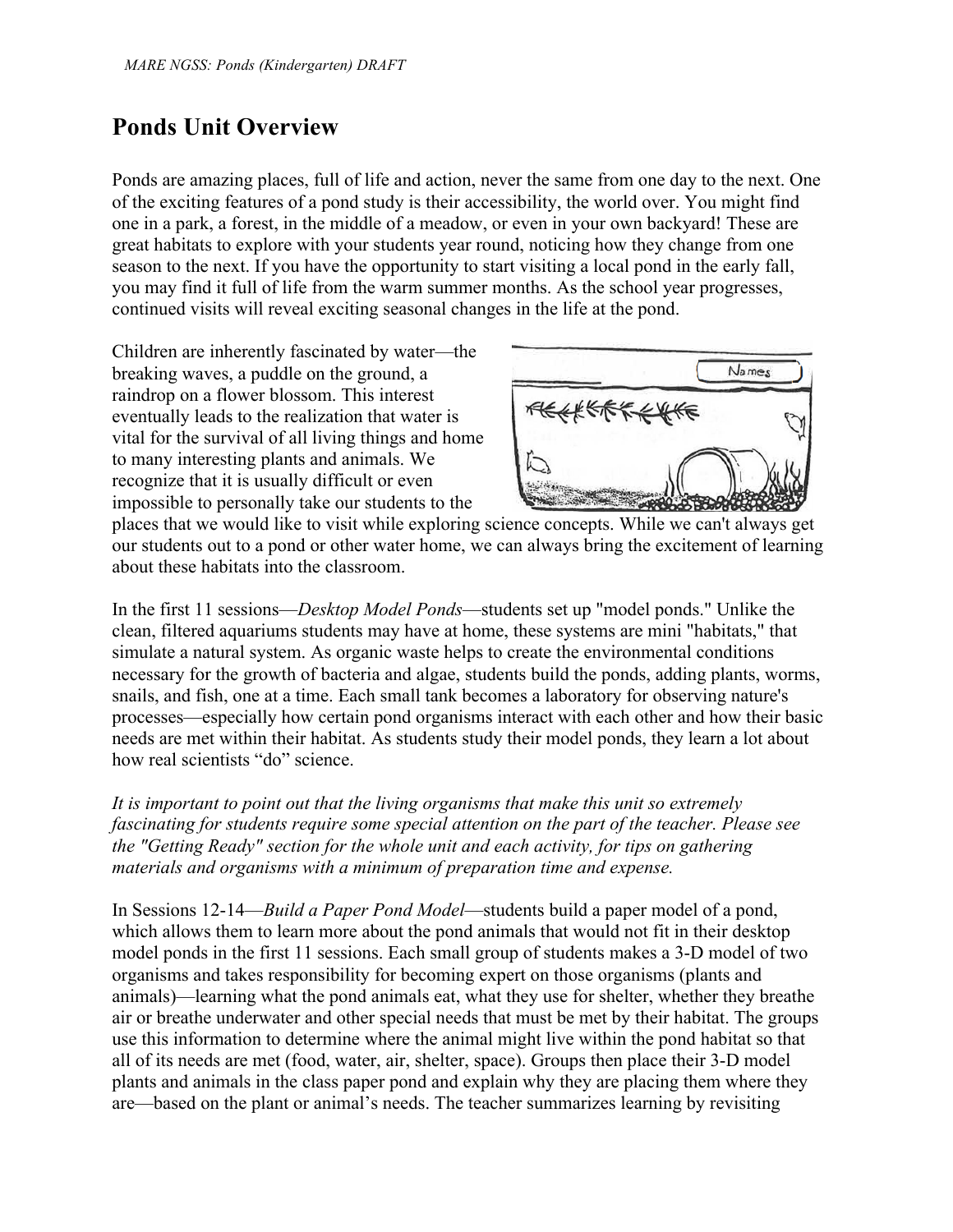learning from the beginning of the unit—that all animals live where their needs are met, and that a habitat is a home that meets the needs of the animals living there; also that plants need water and light to live and grow. Through a class sort of what different pond animals eat, students also generate the key concept that some pond animals get their food from plants, some from animals, and some from both.

In Sessions 15-19—*Adopt a Playground*—students learn how litter from the land may end up in a pond, lake, river, or the ocean and effect the animals living in those habitats. They also learn why people create so much trash and ways to cut down on their own waste. They then look for litter in their schoolyard and identify patterns of where litter is found. The class collaboratively forms hypotheses about why there is litter in the schoolyard. They then survey other students and teachers to find out which of their hypotheses might be the most likely cause of the problem. After creating a bar graph of their results to identify the likely cause, the class generates some possible solutions to the litter problem and writes a persuasive essay to the principal to use one of their solutions to solve the school's litter problem. The unit concludes with students storyboarding cause and effect flow chains that demonstrate how things people do to live comfortably can affect pond and ocean animals and that people can also design solutions to those problems to take better care of animals living in those habitats.

# **Session-by-Session Overviews:**

## **Investigation 1: Desktop Model Ponds**

## **Session 1: Introducing the Pond Habitat**

Students make observations of ponds in a virtual video field trip to a pond, listen to a story about pond life, and then work in small groups with pictures and books to look for evidence about what ponds look like and what lives there. They bring their evidence to a whole class discussion about what they think they know about ponds and share what they want to learn about ponds. The concept of a habitat is introduced.

## **Session 2: Exploring Pond Muck**

Students have the opportunity to observe and explore a bit of local "pond muck." They begin the session by making predictions about what might live in the muck. They then use magnifiers to get up close and personal with the muck and with some of the smaller critters that live in a pond.

## **Session 3: What Belongs in a Model Pond?**

Students are introduced to the model classroom ponds that they will create and are asked to consider what types of animals might make sense to include in their models. Pairs of students work together to sort pond animal cards into groups by animals they could add to a desktop model pond and ones they couldn't based on criteria they decide upon, e.g., size of the animal or that it could fly away.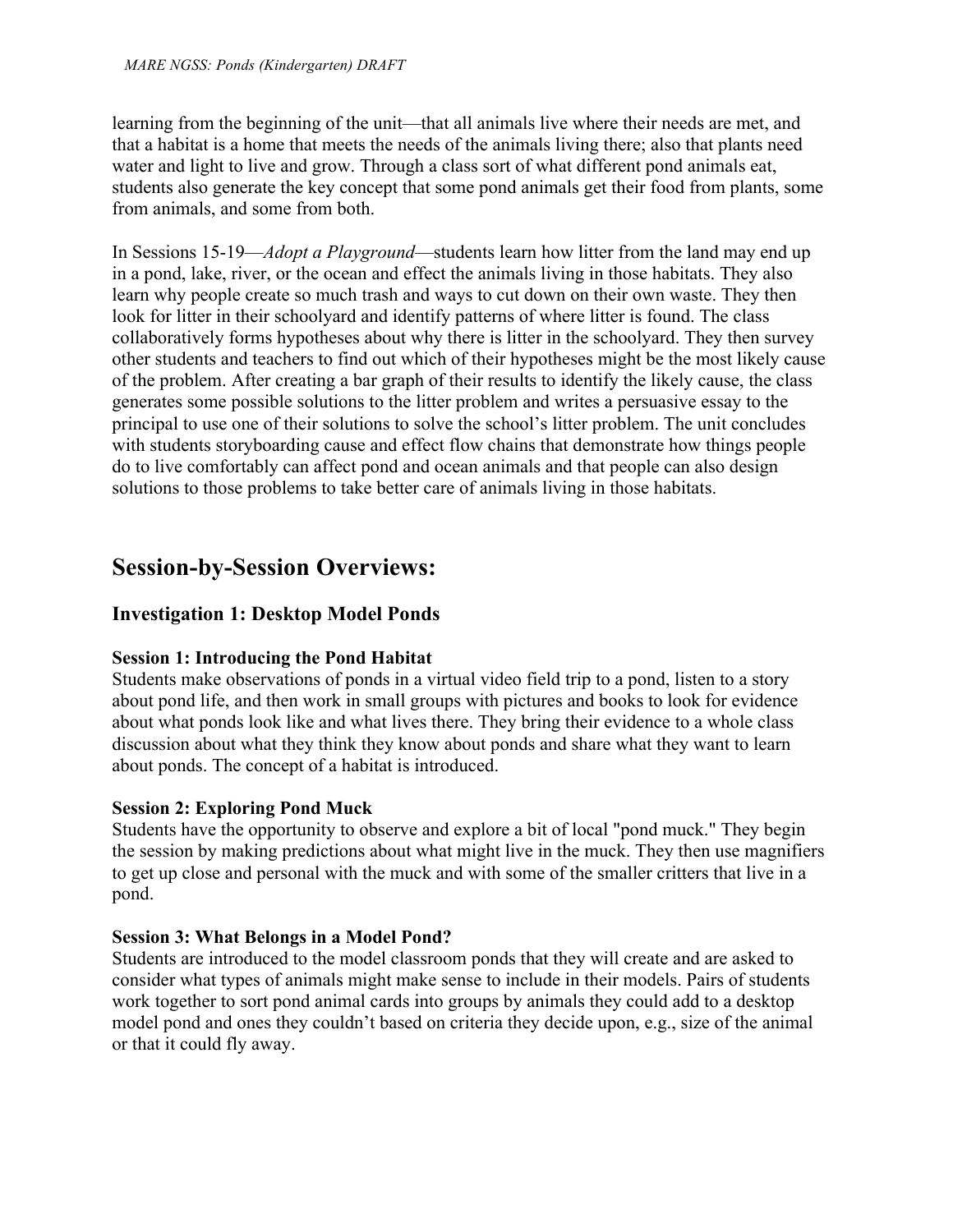## **Session 4: Creating Model Ponds**

Small groups begin to build their model ponds for animals they will add in later sessions. They add water, sand, gravel, shelter, and plants. They also begin to use a science journal for drawing their observations of the model ponds and making predictions about changes they might see in their ponds in days to come.

## **Session 5: Investigating the Needs of Pond Plants, Part 1**

The teacher "finds" several pieces of dried up Egeria (pond plant) that she left out of the holding tank. Meanwhile the rest of the Egeria is in good condition in the tank. The students work together to try to figure out what happened to the Egeria, coming to the conclusion that this pond plant needs water to survive. They are introduced to how scientists use patterns as evidence to help them answer questions about the world. They then consider where in the classroom might be best to keep their ponds—in a well-lit area or in the dark. They go on to consider investigations that might help them determine if pond plants grow best in light or in the dark and set up and take initial measurements for an investigation to test their ideas about pond plants in light and dark.

## **Session 6: Investigating the Needs of Pond Plants, Part 2**

Students find out that it would take several sessions for them to gather the data they need to figure out whether pond plants grow better in the dark or in the light. Luckily, they find out "another class" has already conducted their experiment and collected data. They analyze and interpret the second-hand data collected by "other students" looking for patterns they can use as evidence to answer their question. After creating bar graphs with the data from "other students," the class discusses patterns in the data. They learn that plants need water and light to grow.

## **Session 7: Where Should We Keep Our Model Ponds?**

Students participate in a "science talk" to help them decide where to keep their model ponds in the classroom—in a well-lit place or in a darker area. They use the results of the Egeria light investigation as a source of evidence for their discussion.

## **Session 8: Adding Worms to the Model Pond**

Students add their first animals to the model ponds after examining their model ponds to note any changes since they first created them. Tubifex worms are introduced in a cup outside of the pond. Students make predictions about what they might do once added to the pond. When the worms enter the pond, the students observe the worms and make predictions about what they think the worms might eat.

## **Session 9: Adding Snails to the Model Pond**

Students observe and add snails to their model ponds. They make predictions about what snails eat and observe them to see if they can find evidence to support their ideas. Students also watch videos of snails eating to gather more evidence. They then read books about worms to find out more about what they eat.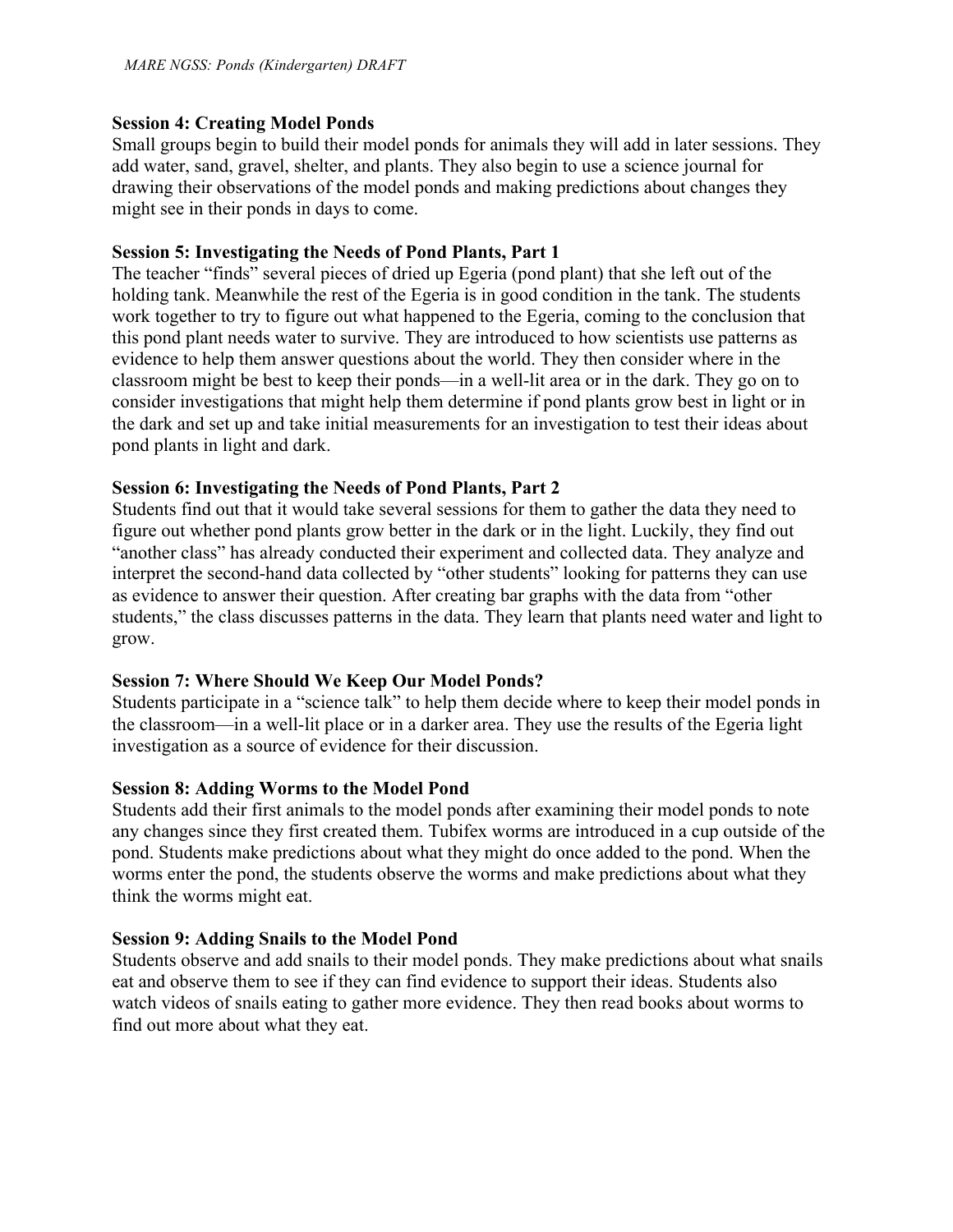### **Session 10: Fish in the Pond**

Great excitement is generated as students add Mosquito fish to the model ponds and discover that they eat worms! Students are riveted by the fascinating behaviors of fish as they use their journals for drawing and labeling the changes they see in their ponds. They end by summarizing what they have learned about what different animals in their model ponds eat.

#### **Session 11: Reflecting on What We Learned from a Model Pond**

Students reflect on their learning from the Model Ponds. They also write a story to share their learning with others.

## **Investigation 2: Build a Paper Pond Model**

### **Session 12: Introducing the Paper Pond Model**

Students are introduced to a large butcher paper pond model as well as some animals that live in a pond. They consider how each of the animals' needs may be met by the pond as well as questions they have about each animal's needs.

#### **Session 13: Build a Paper Pond Model**

Students work in small groups to create colorful 3-D paper and clay models to add to the class pond. Each small group then reads about the pond plant and animal they are working on. They then share what they have learned with the class and place the paper/clay plants and animals in the pond where they think they should go.

### **Session 14: Where Do Pond Animals Get Their Food?**

Students work in small groups to determine if particular pond animals get their food from plants, animals, or both. They then sort all of the pond animals by food source. Using the patterns they notice about where pond animals get their food, students generate key concepts about where pond animals get their food.

### **Investigation 3: Adopt a Playground**

### **Session 15: There's Trash in Our Pond!**

Students find some "litter" in their classroom pond. The students discuss how they think litter might end up in a real pond or even in the ocean. Through readings and exploration of the "teacher's room wastebasket" and building a "green" lunchbox, students learn some ways pond animals might be affected by litter and ways we might cut down on our own waste to protect the animals.

#### **Session 16: The Schoolyard Field Trip**

Students collect data on locations of litter in their schoolyard through a field trip and data collection on a Google Earth image of the schoolyard.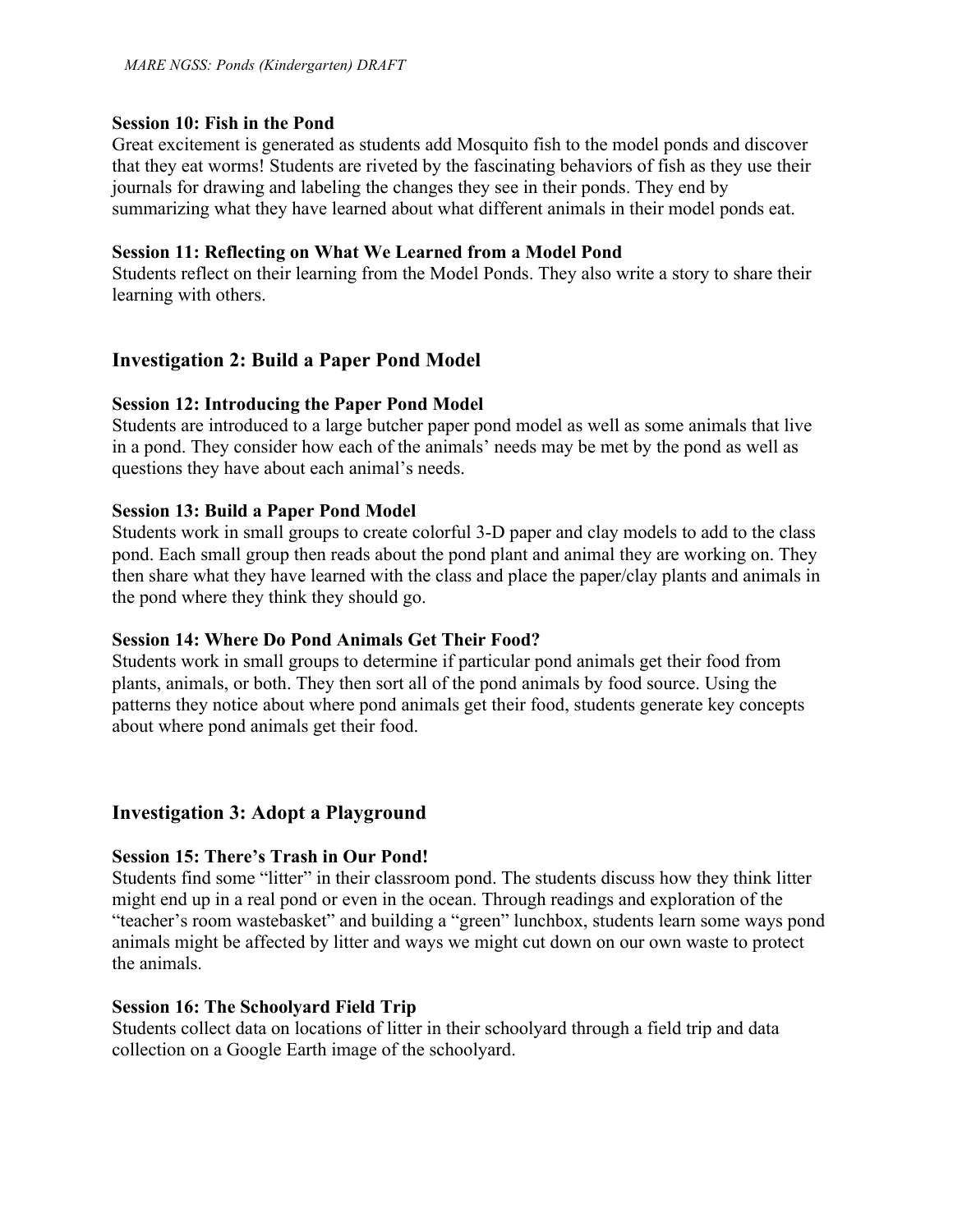## **Session 17: Looking for Patterns in Our Schoolyard**

Students share the data they collected in Session 16 with the class. They look for patterns in the data. Where is the most litter? Are there garbage cans nearby? Students then generate hypotheses about why litter ends up in certain parts of the yard, and their ideas are used to create a survey with multiple choice responses.

## **Session 18: Surveying to Find the Cause of the Problem**

Students visit the schoolyard in pairs to gather survey data by interviewing older students and teachers. When they return to the classroom, the class creates a bar graph to help them identify the most likely reason for the litter problem. Students brainstorm some solutions to the identified problem.

## **Session 19: Pollution Solutions**

The class writes a persuasive essay to the principal with a suggestion to solve the litter problem. They conclude the Ponds unit by creating a cause and effect flow chain with pictures showing how humans might impact the pond environment in negative ways and how they can also create solutions to those problems that can help maintain a healthy pond habitat.

## **Standards Correlations:**

*Next Generation Science Standards (NGSS)*, *Common Core State Standards for English Language Arts & Literacy in History/Social Studies, Science, and Technical Subjects (CCSS ELA), Common Core State Standards for Mathematics (CCSS Math)*

| <b>NGSS Correlations</b>                   |                                 |                                  |  |  |  |  |
|--------------------------------------------|---------------------------------|----------------------------------|--|--|--|--|
| <b>Science &amp; Engineering Practices</b> | <b>Disciplinary Core Ideas</b>  | <b>Crosscutting Concepts</b>     |  |  |  |  |
| Planning and Carrying Out                  | LS1.C Organization for          | <i>Patterns:</i> Patterns in the |  |  |  |  |
| Investigations                             | matter and energy flow in       | natural world can be             |  |  |  |  |
| With guidance, plan and conduct            | <i>organisms</i> . All animals  | observed, used to                |  |  |  |  |
| an investigation in collaboration          | need food in order to live      | describe phenomena,              |  |  |  |  |
| with peers (for $K$ ).                     | and grow. They obtain           | and used as evidence.            |  |  |  |  |
| Plan and conduct an investigation          | their food from plants or       |                                  |  |  |  |  |
| collaboratively to produce data to         | other animals. Plants           | Cause and Effect:                |  |  |  |  |
| serve as the basis for evidence to         | need water and light to         | Events have causes that          |  |  |  |  |
| answer a question.                         | grow.                           | generate observable              |  |  |  |  |
| Evaluate different ways of                 |                                 | patterns.                        |  |  |  |  |
| observing and/or measuring a               | ESS2.E: Biogeology.             |                                  |  |  |  |  |
| phenomenon to determine which              | Plants and animals can          | Systems and System               |  |  |  |  |
| way can answer a question.                 | change their                    | <i>Models:</i> Systems in the    |  |  |  |  |
| Make observations (firsthand or            | environment.                    | natural and designed             |  |  |  |  |
| from media) and/or measurements            |                                 | world have parts that            |  |  |  |  |
| to collect data that can be used to        | ESS3.A: Natural                 | work together.                   |  |  |  |  |
| make comparisons.                          | <i>Resources.</i> Living things |                                  |  |  |  |  |
| Make predictions based on prior            | need water, air, and            |                                  |  |  |  |  |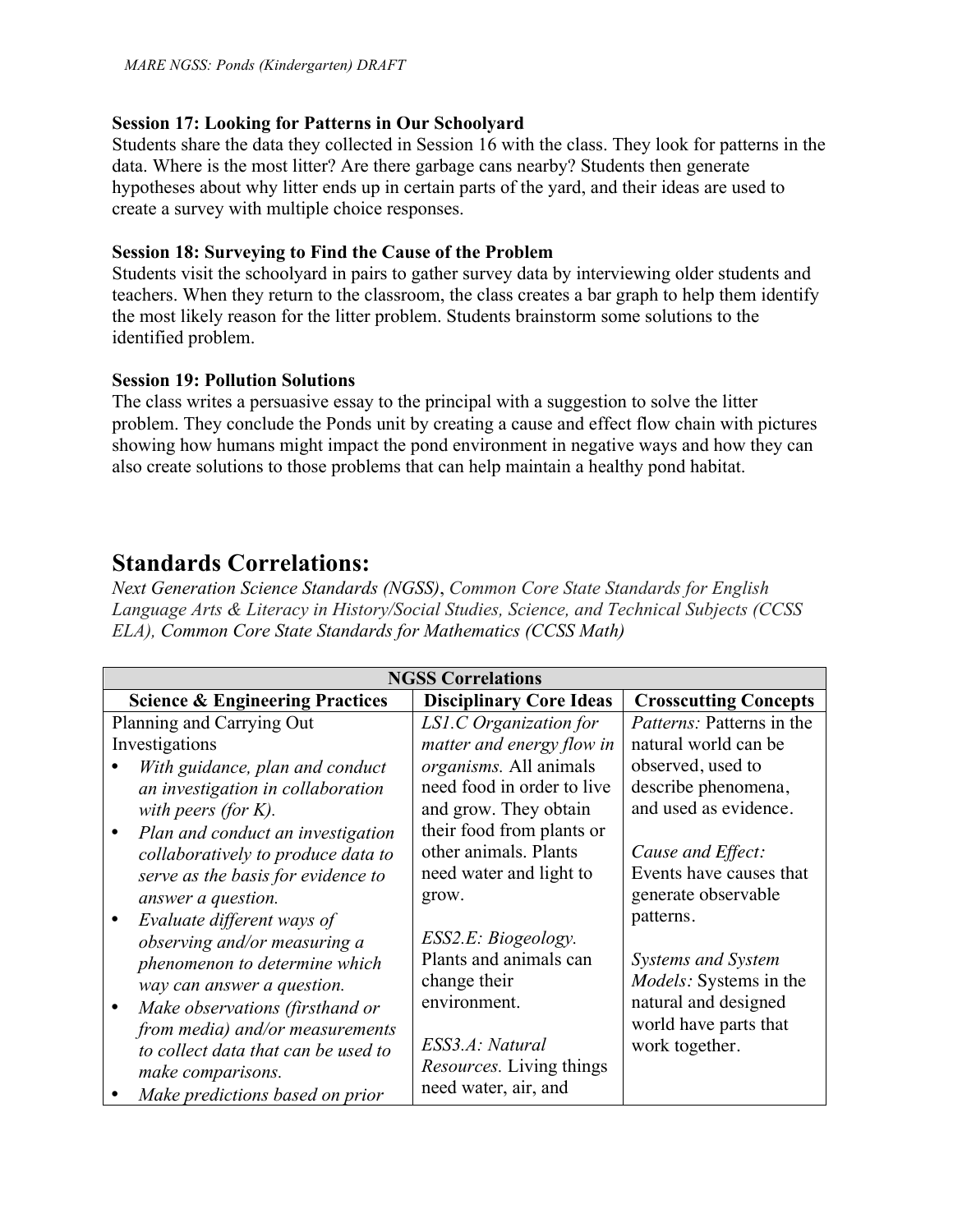*evidence to support a claim.*

| experiences.                             | resources from the land,    |  |
|------------------------------------------|-----------------------------|--|
| <b>Asking Questions</b>                  | and they live in places     |  |
| Ask questions based on                   | that have the things they   |  |
| observations to find more                | need. Humans use natural    |  |
| information about the natural            | resources for everything    |  |
| and/or designed world $(s)$ .            | they do.                    |  |
| Ask and/or identify questions that       |                             |  |
| can be answered by an                    | ESS3.C: Human Impacts       |  |
| investigation.                           | on Earth Systems. Things    |  |
| Analyzing and Interpreting Data          | that people do to live      |  |
| Record information (observations,        | comfortably can affect      |  |
| thoughts, and ideas).                    | the world around them.      |  |
| Use and share pictures, drawings,        | But they can make           |  |
| and/or writings of observations.         | choices that reduce their   |  |
| Use observations (firsthand or<br>٠      | impacts on the land,        |  |
| from media) to describe patterns         | water, air, and other       |  |
| and/or relationships in the natural      | living things.              |  |
| and designed world $(s)$ in order to     |                             |  |
| answer scientific questions and          |                             |  |
| solve problems.                          | ETS1.A: Defining and        |  |
| Compare predictions (based on            | Delimiting an               |  |
| prior experiences) to what               | <b>Engineering Problem.</b> |  |
| occurred (observable events).            | Asking questions,           |  |
| Using Mathematical & Computational       | making observations, and    |  |
| Thinking                                 | gathering information are   |  |
| Use counting and numbers to              | helpful in thinking about   |  |
| <i>identify and describe patterns in</i> | problems.                   |  |
| the natural and designed world $(s)$ .   |                             |  |
| Describe, measure, and/or                |                             |  |
| compare quantitative attributes of       |                             |  |
| different objects and display the        |                             |  |
| data using simple graphs.                |                             |  |
| Constructing Explanations and            |                             |  |
| Designing Solutions                      |                             |  |
| Make observations (firsthand or          |                             |  |
| from media) to construct an              |                             |  |
| evidence-based account for natural       |                             |  |
| phenomena.                               |                             |  |
| Engaging in Argument from Evidence       |                             |  |
| Listen actively to arguments to          |                             |  |
| indicate agreement or                    |                             |  |
| disagreement based on evidence,          |                             |  |
| and/or to retell the main points of      |                             |  |
| the argument.                            |                             |  |
| Construct an argument with               |                             |  |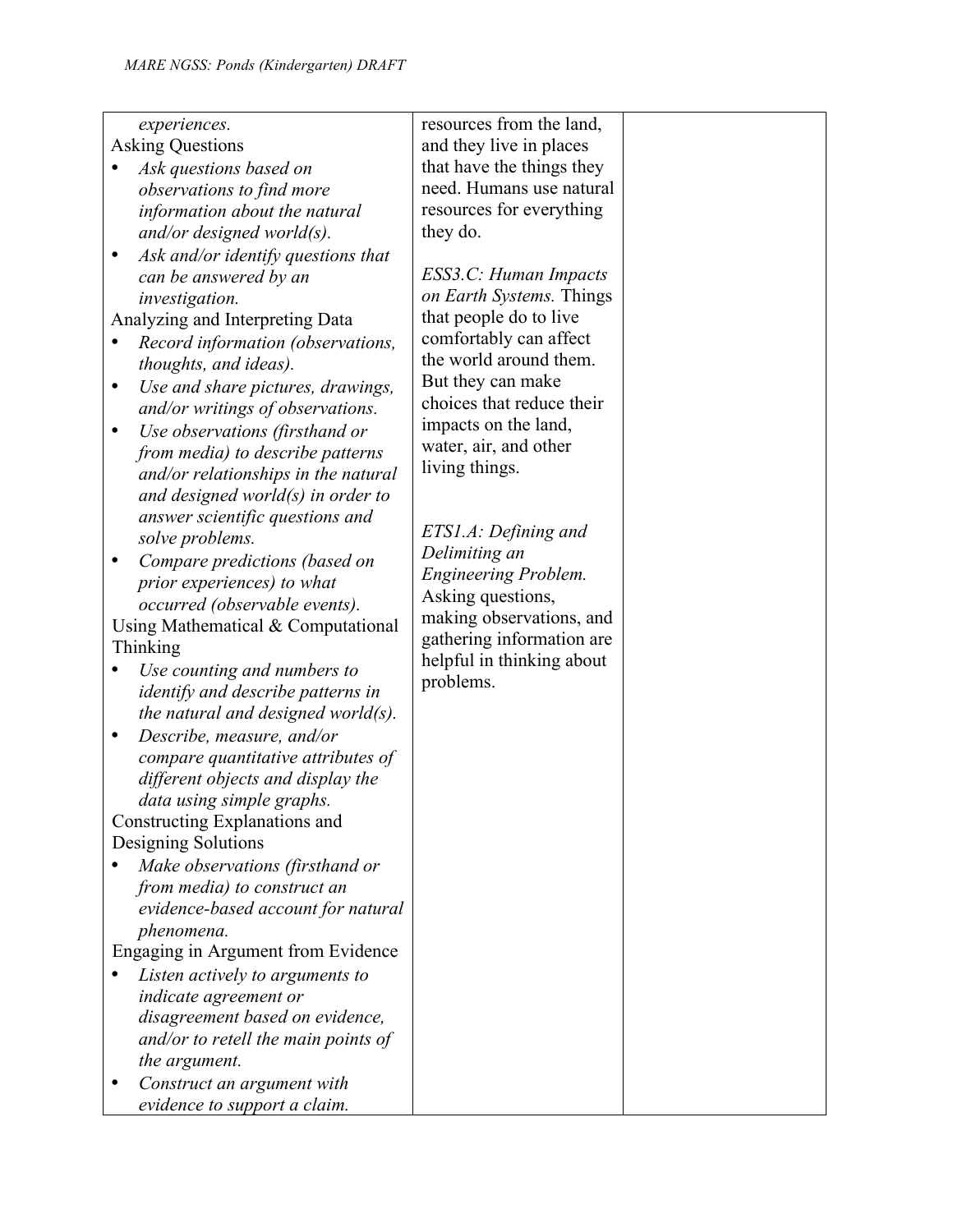| Developing and Using Models                                                                                                                  |                               |               |                   |                     |  |  |  |  |
|----------------------------------------------------------------------------------------------------------------------------------------------|-------------------------------|---------------|-------------------|---------------------|--|--|--|--|
| Distinguish between a model and                                                                                                              |                               |               |                   |                     |  |  |  |  |
| the actual object, process, and/or                                                                                                           |                               |               |                   |                     |  |  |  |  |
| events the model represents                                                                                                                  |                               |               |                   |                     |  |  |  |  |
| $\bullet$                                                                                                                                    | Develop and/or use a model to |               |                   |                     |  |  |  |  |
| represent amounts, relationships,                                                                                                            |                               |               |                   |                     |  |  |  |  |
| relative scales (bigger, smaller),                                                                                                           |                               |               |                   |                     |  |  |  |  |
| and/or patterns in the natural and                                                                                                           |                               |               |                   |                     |  |  |  |  |
| $designed$ world $(s)$ .                                                                                                                     |                               |               |                   |                     |  |  |  |  |
| Obtaining, Evaluating, and                                                                                                                   |                               |               |                   |                     |  |  |  |  |
| Communicating Information                                                                                                                    |                               |               |                   |                     |  |  |  |  |
| Read grade-appropriate texts                                                                                                                 |                               |               |                   |                     |  |  |  |  |
| and/or use media to obtain                                                                                                                   |                               |               |                   |                     |  |  |  |  |
| scientific and/or technical                                                                                                                  |                               |               |                   |                     |  |  |  |  |
| information to determine patterns                                                                                                            |                               |               |                   |                     |  |  |  |  |
| in and/or evidence about the                                                                                                                 |                               |               |                   |                     |  |  |  |  |
| natural and designed world $(s)$ .                                                                                                           |                               |               |                   |                     |  |  |  |  |
| Obtain information using various<br>$\bullet$                                                                                                |                               |               |                   |                     |  |  |  |  |
| texts, text features (e.g., headings,                                                                                                        |                               |               |                   |                     |  |  |  |  |
| tables of contents, glossaries,                                                                                                              |                               |               |                   |                     |  |  |  |  |
| electronic menus, icons), and other                                                                                                          |                               |               |                   |                     |  |  |  |  |
| media that will be useful in                                                                                                                 |                               |               |                   |                     |  |  |  |  |
| answering a scientific question                                                                                                              |                               |               |                   |                     |  |  |  |  |
| and/or supporting a scientific<br>claim.                                                                                                     |                               |               |                   |                     |  |  |  |  |
| Communicate information or                                                                                                                   |                               |               |                   |                     |  |  |  |  |
| design ideas and/or solutions with                                                                                                           |                               |               |                   |                     |  |  |  |  |
| others in oral and/or written forms                                                                                                          |                               |               |                   |                     |  |  |  |  |
| using models, drawings, writing,                                                                                                             |                               |               |                   |                     |  |  |  |  |
| or numbers that provide detail                                                                                                               |                               |               |                   |                     |  |  |  |  |
| about scientific ideas, practices,                                                                                                           |                               |               |                   |                     |  |  |  |  |
| and/or design ideas.                                                                                                                         |                               |               |                   |                     |  |  |  |  |
| <b>CCSS ELA Correlations</b>                                                                                                                 |                               |               |                   |                     |  |  |  |  |
| <b>Reading:</b>                                                                                                                              | Writing                       |               | Speaking &        | Language            |  |  |  |  |
| <b>Informational</b>                                                                                                                         |                               |               | <b>Listening</b>  |                     |  |  |  |  |
| <b>Texts</b>                                                                                                                                 |                               |               |                   |                     |  |  |  |  |
| Key ideas and details                                                                                                                        | • Text types and              |               | • Comprehension   | Vocabulary          |  |  |  |  |
|                                                                                                                                              | purposes                      |               | and collaboration | acquisition and use |  |  |  |  |
|                                                                                                                                              | • Research to build           |               | • Presentation of |                     |  |  |  |  |
| knowledge                                                                                                                                    |                               | knowledge and |                   |                     |  |  |  |  |
| ideas<br><b>CCSS Math Correlations</b>                                                                                                       |                               |               |                   |                     |  |  |  |  |
|                                                                                                                                              |                               |               |                   |                     |  |  |  |  |
|                                                                                                                                              |                               |               |                   |                     |  |  |  |  |
|                                                                                                                                              |                               |               |                   |                     |  |  |  |  |
| Measurement and Data:<br>-Describe and compare measurable attributes.<br>-Classify objects and count the number of objects in each category. |                               |               |                   |                     |  |  |  |  |